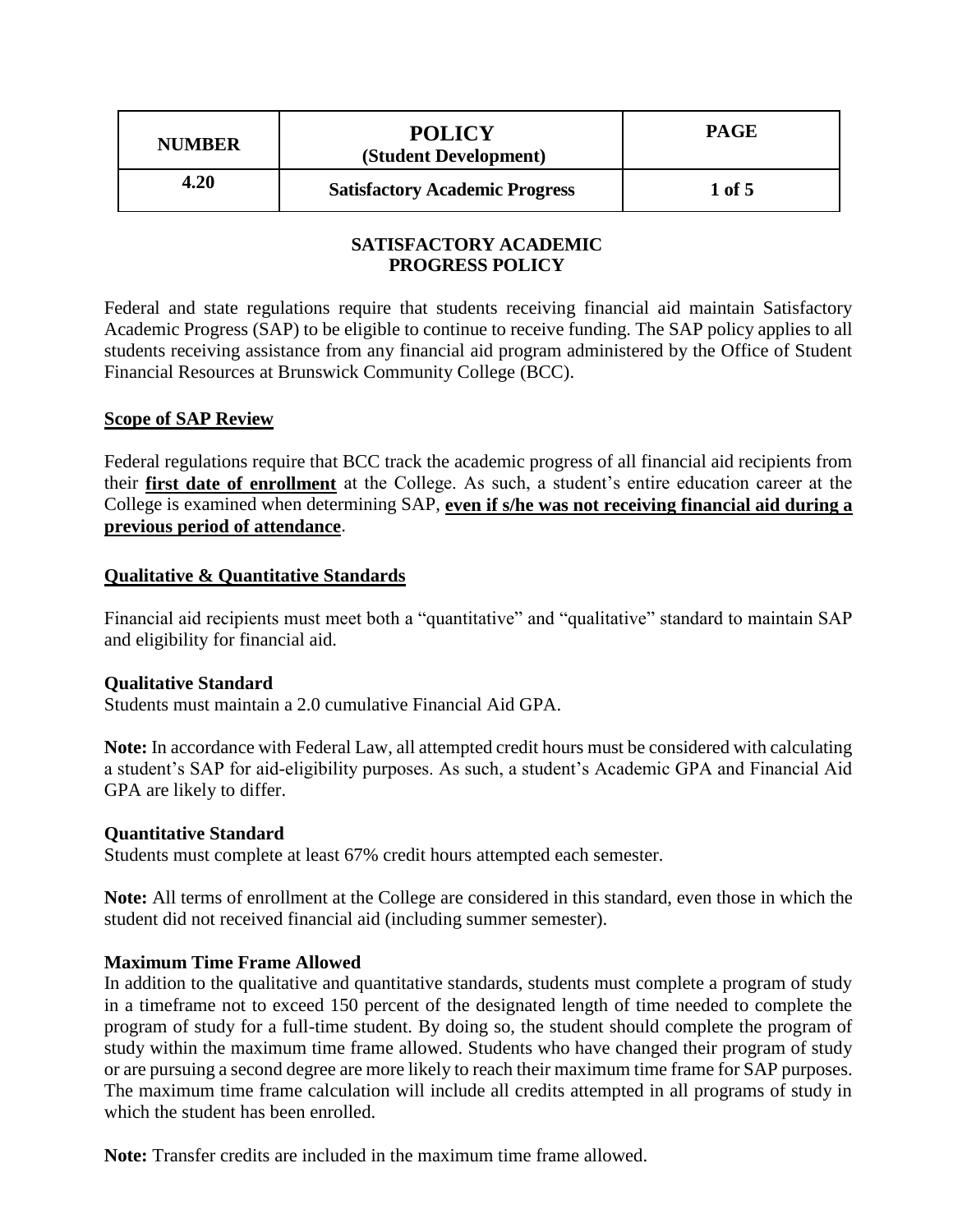| <b>NUMBER</b> | <b>POLICY</b><br>(Student Development) | PAGE     |
|---------------|----------------------------------------|----------|
| 4.20          | <b>Satisfactory Academic Progress</b>  | $2$ of 5 |

#### **Example of Maximum Time Frame Allowances**

| Program of Study*                              | Credit Hours Required<br>Program of Study | in   Maximum Number of Credits for<br>Financial Aid Eligibility (150%) |
|------------------------------------------------|-------------------------------------------|------------------------------------------------------------------------|
| Certificate                                    | 18                                        | 27                                                                     |
| Diploma                                        | 48                                        | 72                                                                     |
| Associate in Arts $\&$<br>Associate in Science | 60                                        | 90                                                                     |
| in General<br>Associate<br>Education           | 65                                        | 98                                                                     |
| Associate<br>in Applied<br>Science             | 76                                        | 114                                                                    |

**\*Note:** The "credit hours required" represent an average for these programs of study at the College. For the actual number of credit hours required in a particular program of study, consult the BCC Catalog & Student Handbook.

# **Additional Information Regarding SAP**

# Academic Support Coursework

If student has registered for all academic support courses, the SAP process applies to his/her courses. Otherwise, academic support courses count as hours attempted for enrollment purposes but not for satisfactory academic progress.

Student may receive financial aid up to 30 credits in academic support courses.

# **Impact of Grades**

All grades issued by the College are considered when evaluating a student's SAP. Attempted coursework for SAP will include passing grades, withdrawals, incompletes, failing grades, and repeated courses.

Grades of AU, EA, F, F\*, R, and W do not qualify as successful completion of hours attempted. A grade of D in select programs will not qualify as successful completion if the grade is unacceptable in the program of study. Students who habitually withdraw from classes will eventually fail to make SAP and may have their financial aid suspended.

Additionally, an "I" (Incomplete) will be considered as credit hours attempted and not completed. If this grade should later change to a grade of successful completion of the course, a student may request that his/her SAP be recalculated for the given term.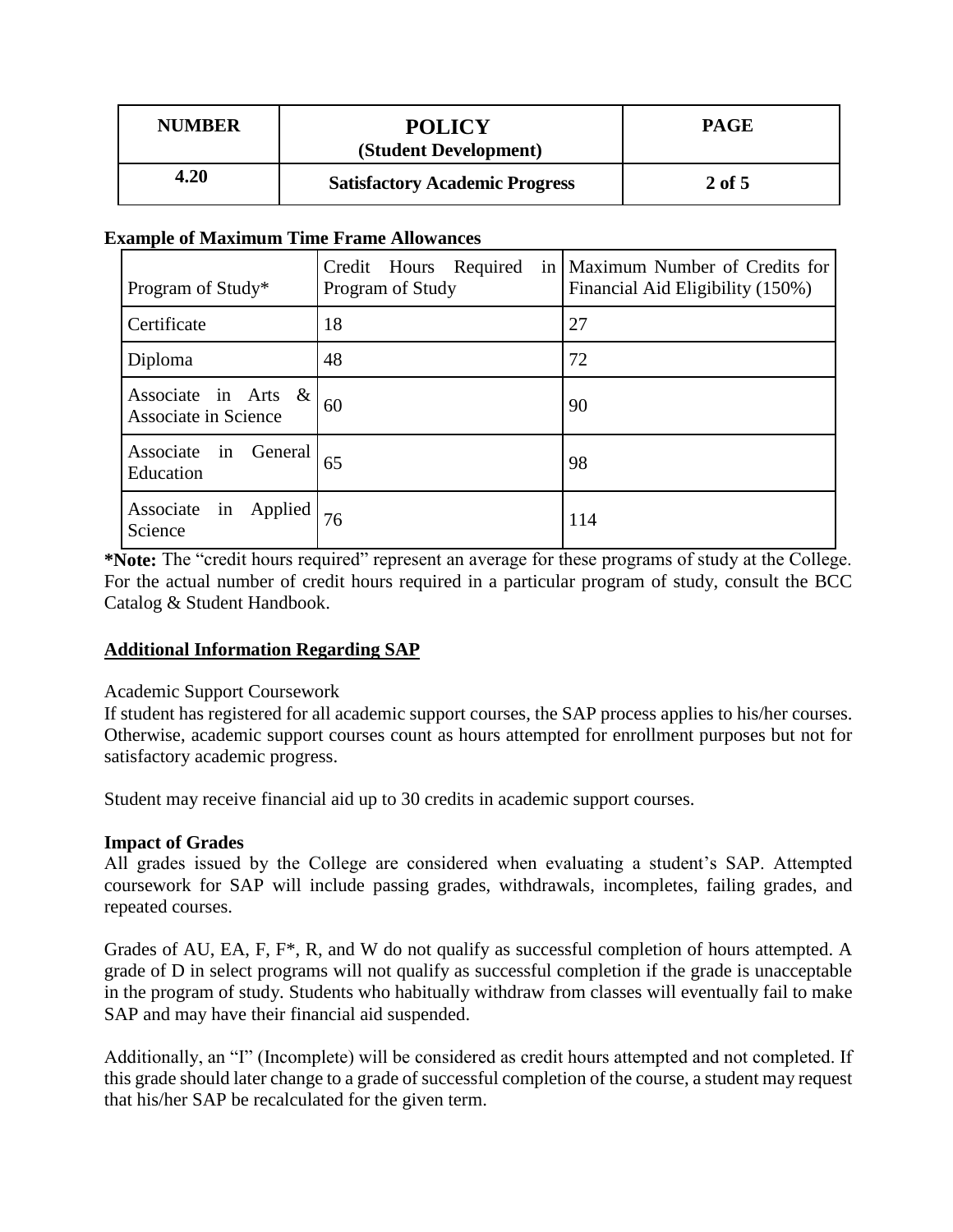| <b>NUMBER</b> | <b>POLICY</b><br>(Student Development) | PAGE   |
|---------------|----------------------------------------|--------|
| 4.20          | <b>Satisfactory Academic Progress</b>  | 3 of 5 |

### **Repeated Coursework**

A student is permitted to repeat a previously passed course one additional time for the repeated course to be eligible for Financial Aid. A student can repeat a previously-failed course an unlimited number of times. All earned grades will be used to determine a student's compliance with the cumulative GPA requirement and all attempted hours will be included in the calculation of maximum time frame.

**Note:** Financial aid cannot be used to pay for the same course twice in one semester.

### **Re-Enrollment at the College**

Students who return to BCC after an absence of one semester or more will have their academic status carried forward.

Students who have graduated from one program of study at BCC and then return to enroll in a second eligible program of study should contact the Office of Student Financial Resources to determine their individual SAP status under the new program of study.

### **Transfer Credit**

Transfer credit hours that are in the student's program of study will be counted in attempted hours. Transfer credits will be counted as attempted hours for the calculation of the maximum time frame allowed only and will not affect the student's GPA calculation.

# **Consequences of Not Meeting SAP Requirements**

When a student fails to meet the SAP requirements, his/her aid eligibility is impacted. Upon a student's first failure to meet SAP, s/he is placed on an academic warning. If a student fails to return to a period of good standing and make SAP during the period of warning, s/he will have his/her financial aid suspended and will remain ineligible to receive any form of financial aid until s/he becomes in compliance with SAP.

# **Academic Warning**

Students whose cumulative Financial Aid GPA falls below a 2.0 and/or fail to complete 67% of his/her cumulative coursework will be placed on academic warning for the next semester enrolled. Students will be notified by email from the Office of Student Financial Resources when on academic warning, and must contact office for required financial aid counseling.

#### *Students may continue to receive financial aid during the warning period.*

Students who demonstrate academic progress by earning a cumulative 2.0 Financial Aid GPA during the academic warning period will be reinstated to a good academic standing for the next semester s/he enrolls in. Students who fail to meet SAP during this period will have his/her financial aid suspended.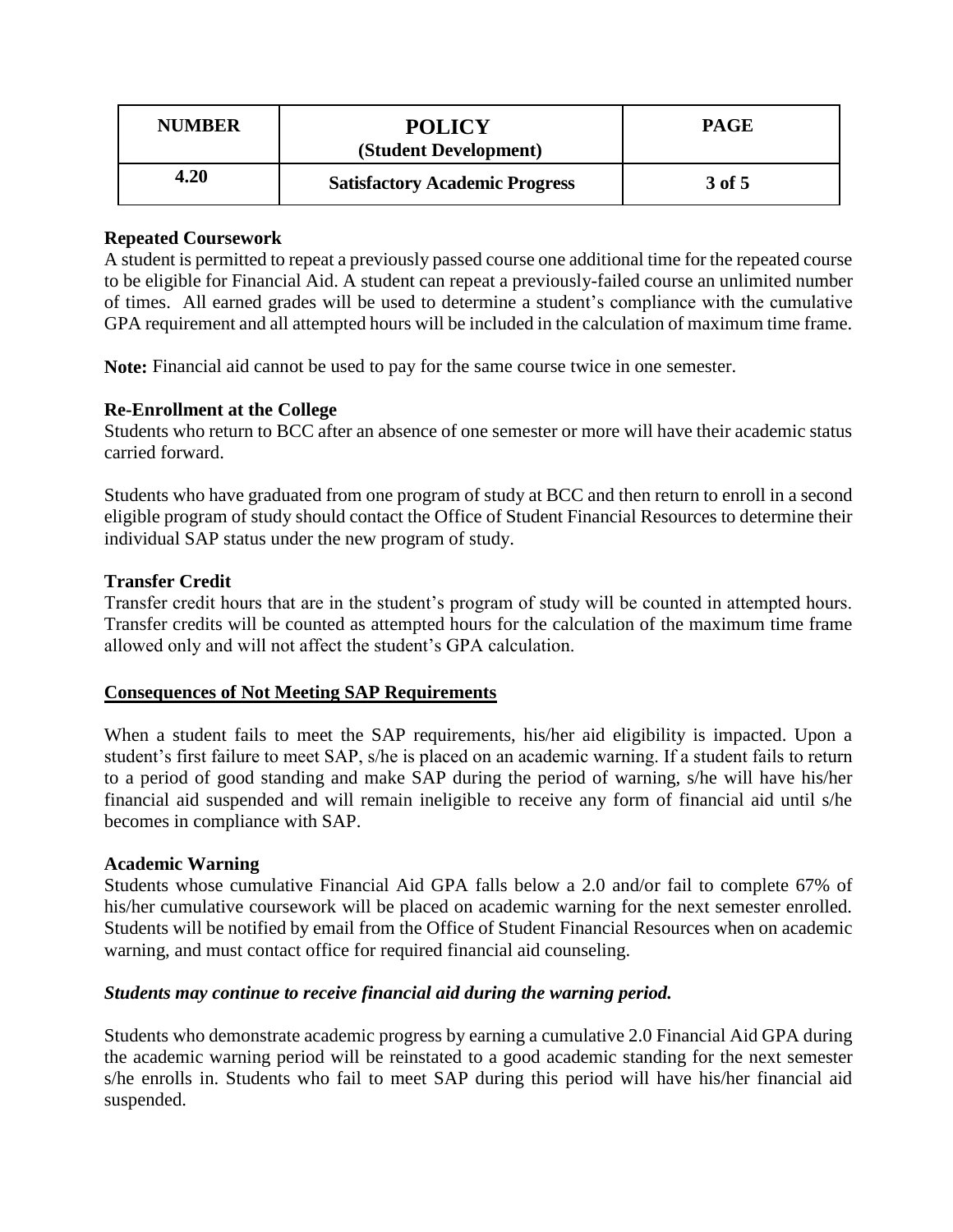| <b>NUMBER</b> | <b>POLICY</b><br>(Student Development) | <b>PAGE</b> |
|---------------|----------------------------------------|-------------|
| 4.20          | <b>Satisfactory Academic Progress</b>  | 4 of 5      |

### **Financial Aid Suspension**

Students who do not earn a cumulative 2.0 Financial Aid GPA and/or fail to complete 67% of his/her cumulative coursework during the academic warning period will be determined to not have made SAP and will have his/her financial aid suspended.

*Students will become ineligible to receive financial aid until the student, at his/her expense, enrolls for a subsequent semester (or semesters) and earns a cumulative Financial Aid GPA of 2.0 or better and completes 67% of his/her cumulative coursework.*

### **Appeals & Mitigating Circumstances Affecting SAP**

#### **Appeal Process for Financial Aid & SAP**

A student who becomes ineligible for financial aid has the opportunity to appeal the decision. If student's appeal is approved, the student will be placed on academic warning for the term and be eligible to continue to receive financial aid. The process for appeals is as follows:

- A. The student must contact the Office of Student Financial Resources, in writing, within ten (10) business days of notification of his/her aid being terminated with his or her intent to appeal the termination.
- B. The Office of Student Financial Resources will provide the student with an Appeal for Waiver of Unsatisfactory Progress form.

The student must complete the form in its entirety and submit all required documentation within ten (10) business days of submission of intent.

C. The Director of Student Financial Resources will process the appeal and/or present the appeal to a committee.

The Office of Student Financial Resources will then respond in writing with the decision.

D. If the student's appeal to the Office of Student Financial Resources is denied, the student may appeal, in writing, to the Dean of Student Services and Enrollment Management within five (5) business days of the date of the denial letter.

The Dean will respond to the student, in writing, with the decision. **This decision is final**.

#### **Denial of SAP Appeals**

If a student is denied his/her SAP appeal, s/he must pay for tuition, fees, and other expenses out-ofpocket, without the support of any financial aid. If during this period the student does well enough to satisfy all of the requirements of the SAP standards, s/he will regain his/her financial aid eligibility.